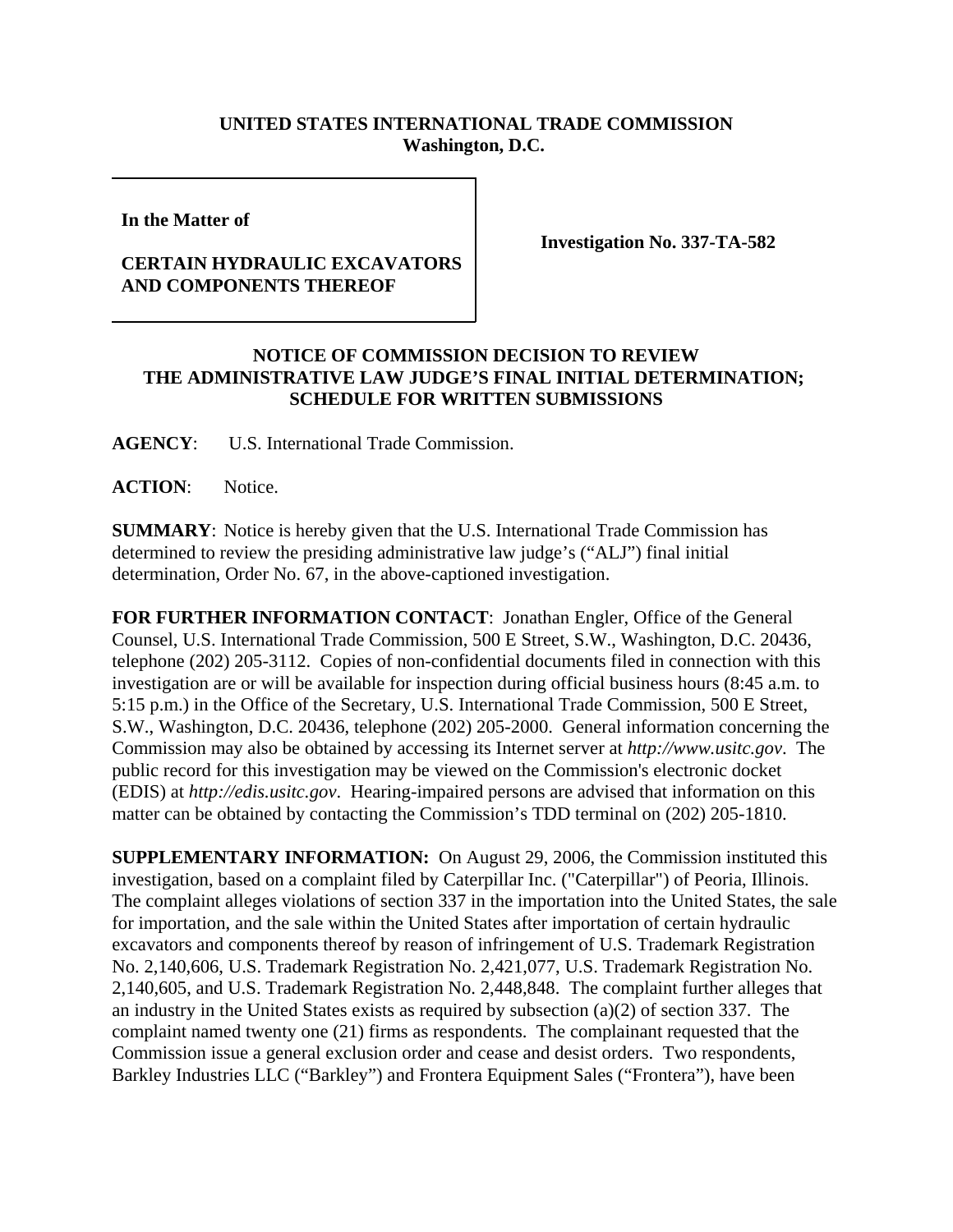found in default. Nineteen respondents have been terminated as a result of settlement agreements.

On September 9, 2008, the ALJ issued an initial determination, Order No. 67, granting Caterpillar's motion for summary determination concerning violations of section 337. He also issued his recommended determinations on remedy and bonding. No petitions for review of the initial determination were filed. On October 8, 2008, the Commission extended the date for determining whether to review the initial determination until October 30, 2008.

The Commission has determined to review Order No. 67. The Commission requests briefing by the parties, based on the record, on the following questions:

1. Has Caterpillar rebutted the presumption established by the U.S. Court of Appeals for the Federal Circuit in *Bourdeau Bros., Inc. v. International Trade Commission*, 444 F.3d 1317 (Fed. Cir. 2006), that its official U.S. dealers had apparent authority to sell gray market hydraulic excavators in the United States? If not, could Caterpillar rebut the presumption if given the opportunity to supplement its motion for summary determination of no violation? For background concerning the Commission's analytical approach in gray market cases, please refer to the Commission Opinion in *Certain Agricultural Vehicles and Components Thereof*, Inv. No. 337-TA-487 (Aug. 25, 2008).

2. Did any of Caterpillar's overseas affiliates, subsidiaries, and/or official dealers sell gray market hydraulic excavators to or in the United States? If so, has Caterpillar rebutted, or if given the opportunity could Caterpillar rebut, the presumption that these dealers had actual or apparent authority to sell these excavators in the United States? Also, how many gray market sales were made to or in the United States by Caterpillar's overseas affiliates, subsidiaries, and official dealers?

3. Does the record indicate the total quantity of gray market sales made in the United States from 2000 to 2006? If not, could Caterpillar provide this information if given the opportunity to supplement its motion for summary determination of no violation?

In connection with the final disposition of this investigation, the Commission may issue an order that results in the exclusion of the subject articles from entry into the United States. Accordingly, the Commission is interested in receiving written submissions that address the form

of remedy, if any, that should be ordered. If a party seeks exclusion of an article from entry into the United States for purposes other than entry for consumption, the party should so indicate and provide information establishing that activities involving other types of entry either are adversely affecting it or likely to do so. For background, *see In the Matter of Certain Devices for Connecting Computers via Telephone Lines*, Inv. No. 337-TA-360, USITC Pub. No. 2843 (December 1994) (Commission Opinion).

If the Commission contemplates some form of remedy, it must consider the effects of that remedy upon the public interest. The factors the Commission will consider include the effect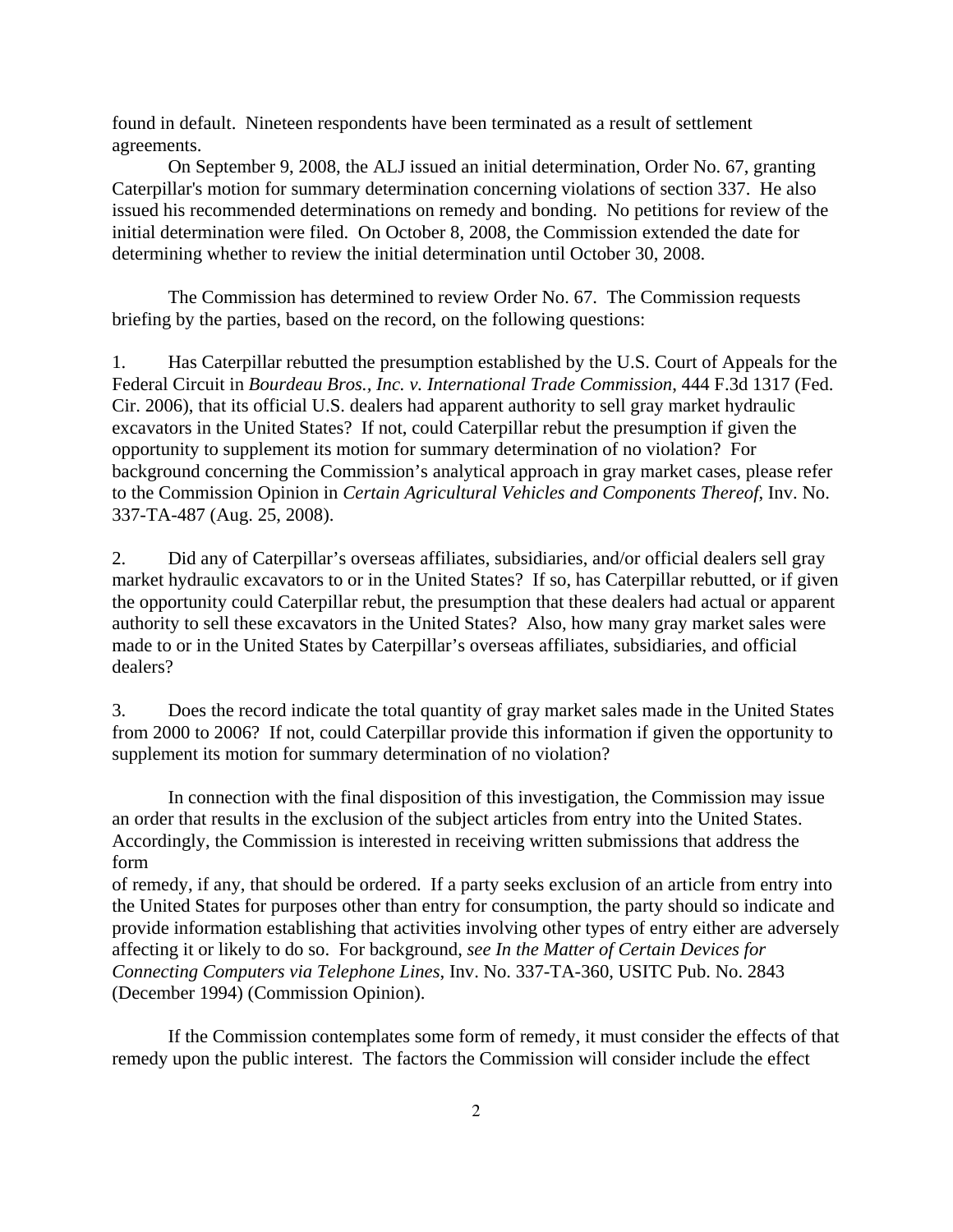that an exclusion order and/or cease and desist orders would have on (1) the public health and welfare, (2) competitive conditions in the U.S. economy, (3) U.S. production of articles that are like or directly competitive with those that are subject to investigation, and (4) U.S. consumers. The Commission is therefore interested in receiving written submissions that address the aforementioned public interest factors in the context of this investigation.

If the Commission orders some form of remedy, the U.S. Trade Representative, as delegated by the President, has 60 days to approve or disapprove the Commission's action. *See* Presidential Memorandum of July 21, 2005, 70 *Fed. Reg.* 43251 (July 26, 2005). During this period, the subject articles would be entitled to enter the United States under bond, in an amount determined by the Commission and prescribed by the Secretary of the Treasury. The Commission is therefore interested in receiving submissions concerning the amount of the bond that should be imposed if a remedy is ordered.

**WRITTEN SUBMISSIONS:** The parties to the investigation are requested to file written submission on the issues identified in this notice. Parties to the investigation, interested government agencies, and any other interested parties are encouraged to file written submissions on the issues of remedy, the public interest, and bonding. Such submissions should address the recommended determinations on remedy and bonding which were made by the ALJ in Order No. 67. Complainant and the Commission investigative attorney are also requested to submit proposed remedial orders for the Commission's consideration. Complainant is further requested to state the HTSUS numbers under which the accused products are imported. Written submissions and proposed remedial orders must be filed no later than close of business on Tuesday, November 18, 2008. Reply submissions must be filed no later than the close of business on Tuesday, November 25, 2008. No further submissions on these issues will be permitted unless otherwise ordered by the Commission.

Persons filing written submissions must file the original document and 12 true copies thereof with the Office of the Secretary on or before the aforementioned deadlines. Any person desiring to submit a document to the Commission in confidence must request confidential treatment unless the information has already been granted such treatment during the proceedings. All such requests should be directed to the Secretary of the Commission and must include a full statement of the reasons why the Commission should grant such treatment. *See* 19 C.F.R. § 210.6. Documents for which confidential treatment by the Commission is sought will be treated accordingly. All non-confidential written submissions will be available for public inspection at the Office of the Secretary.

The authority for the Commission's determination is contained in section 337 of the Tariff Act of 1930, as amended (19 U.S.C. § 1337), and in section 210.16 and 210.42-46 of the Commission's Rules of Practice and Procedure (19 C.F.R. §§ 210.16; 210.42-46).

By order of the Commission.